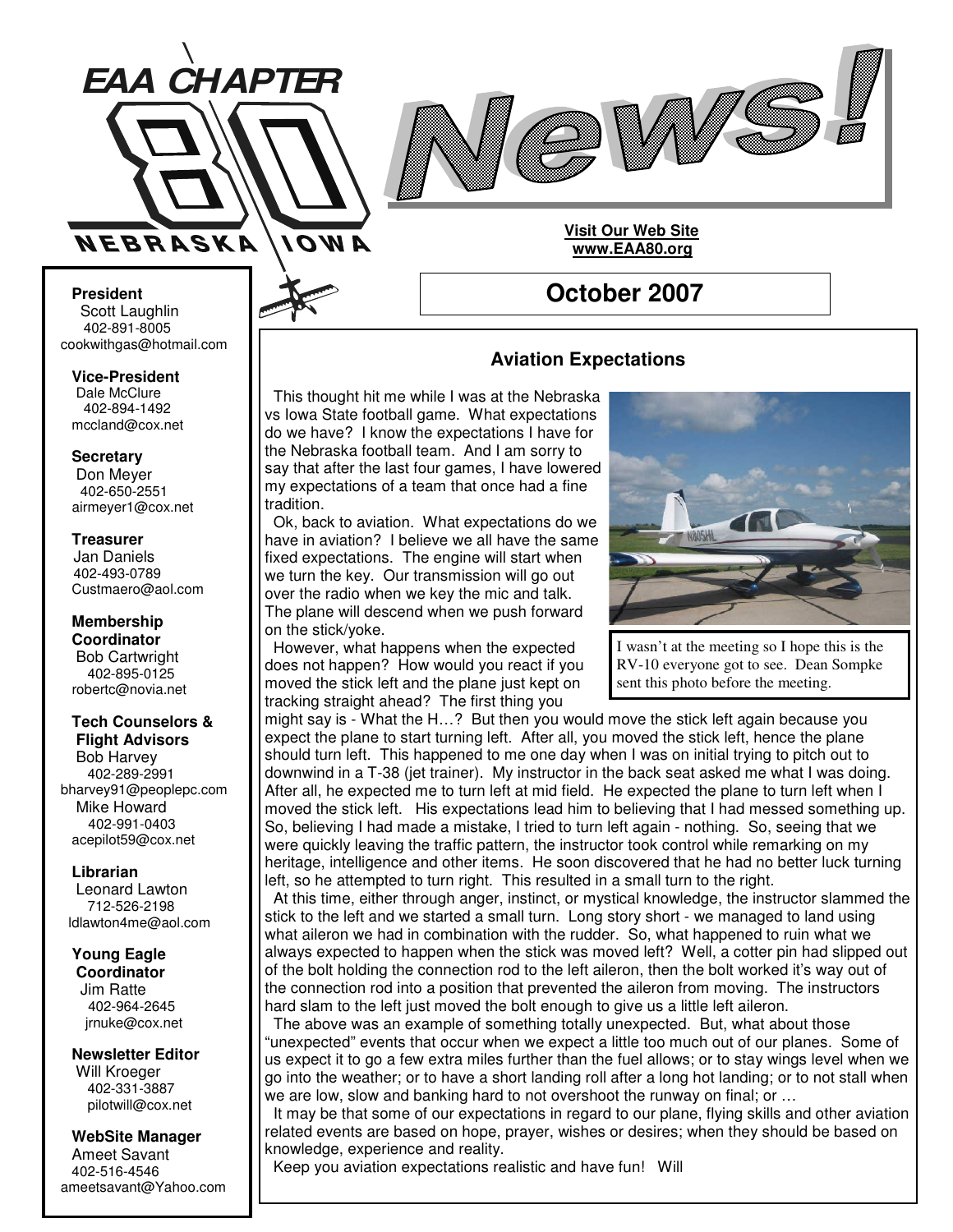# $\mathcal O$ ctober Meeting Time & Location.

The Chapter 80 monthly meeting will be at 7:00PM on Monday, October 8th at the main hangar of Hangar One at Millard Airport, Omaha, NE. It is still located on South 132nd Street between Q and Harrison.

# $\mathcal{O}_\text{ctober Program.}$

Jerry Ronk and his yellow RV-7 will be our program. By the way, did I mention he has the fastest RV to date? Well, that is what I have been told!

**EVENTS:** (B) - Breakfast / (L) - Lunch

| Chapter 1055 (B)           | York, NE         |
|----------------------------|------------------|
| Chapter 569 (0730-1030)    | Crete, NE        |
| $Fly-in(B/L)$              | Augusta, KS      |
| Antique and Classic Fly-in | Syracuse, KS     |
| $Fly-in(B)$                | Grinnell, IA     |
| Fly-in                     | Aurora, MO       |
| Fly-in                     | Onaga, KS        |
| $Fly-in(B)$                | Lee's Summit, MO |
| $Fly-in(B)$                | Oswego, KS       |
| Open House                 | Sedalia, MO      |
| $Fly-in(B)$                | Newton, KS       |
| Chilly Fly-in              | Keokuk, IA       |
| Chili Fly-in (L)           | Shell Knob, MO   |
|                            |                  |

# **Where to go for lunch while out flying?**

Kevin Faris found this web site to help you make that decision when flying - http://www.fly2lunch.com Give it a try!

# **Young Eagle News:**

Three of our members flew 40 kids (Harlon Hain - 17, John Linke - 5, Will Kroeger -18) at the Civil Air Patrol Young Eagle event at Fremont on September 8th. However, the weather did us in at Plattsmouth. Thanks to those who volunteered to help. Maybe we will have good weather next year.

Our next event is a BIG ONE - October 13th at 0900 at Millard. We expect 60+ kids at this one. Spend the day before the Rally flying kids. Also, Jim Ratte can not make that date, so we need a coordinator. Anyone?

We are also hosting another Young Eagles event on Wednesday October 24th at 1700 (5 pm). We expect about 30 Boy Scouts. Also, in order to meet the Boy Scout Basic Orientation flight requirements, we need a copy of your Pilot certificate and medical along with your flight hours and Insurance information (Amount, Policy number, and expiration date). Sorry, but we can't use experimental aircraft for this YE event. Please email Jim your info or bring it to the Oct meeting.

**Let's finish the year big and support these events. Call Jim Ratte.**

# **I received the following email. Can any one help?**

"I am helping a fellow (Jerry Yagen) http://www.fighterfactory. com/ locate WWI era engines/airframes or replicas. Hispano-Suiza, Mercedes, Oberursel, Clerget, Siemens-Halske, Liberty, OX-5, other rotaries, etc. If you know of anything for sale or trade I'd appreciate any information." Russ Lassetter, EAA# 0448996, Cleveland, GA rblassett@alltel.net 706-348-7514

# **Come one, come all**

**To the EAA Chapter 80 Poker Run and Chili Feed Sunday, October 14th Wahoo Hangar Sign-in (\$10) and pilot meeting 0900, first takeoff 1000 Chile at 1200 - Bring your best chili or dessert Route: TBD Come to the meeting for more info!!!**

**Now the final word on User Fees (I hope)**. On Friday, September 21st, the Senate Finance Committee approved an FAA reauthorization bill that maintains the existing fuel tax funding system, and does not impose any new fees on general aviation. On Thursday, September 20th, the full House of Representatives approved H.R. 2881 by a vote of 267-151. Sounds like they heard our voices.

# **CUSTOMS SEEKS NEW RULES FOR GA; (From AOPA)**

Pilots of private aircraft that cross the U.S. border in either direction would be required to submit a roster listing everyone on board to the Bureau of Customs and Border Protection, if a new rule proposed last week is made final. Under the proposed rule, the information must be received by the CBP no later than 60 minutes before an arriving private aircraft departs from a foreign location and no later than 60 minutes before a private aircraft departs a U.S. airport for a foreign destination. The CBP wants to check those rosters against its no-fly list. Yes, says AOPA, "This applies to short trips across the border with your family or friends in your Cessna 172." The rosters must be submitted electronically, so pilots departing from remote airports without Internet access would have to land at another airport with Internet service and complete the information before entering or leaving the United States.

Note: Don't forget your passport when leaving the country. You will need it to get back in!

# **Build A Plane Needs Airplane Donations**

Build A Plane, a nonprofit group that helps kids learn science, engineering and math by building real airplanes, has sent out a call for more aircraft donations to support its programs. The aircraft don't have to be airworthy -- an unfinished kit project, a neglected inheritance or even aircraft parts can be put to good use by some program somewhere, the group said. More than 50 projects are underway in the U.S., India, the U.K. and Nigeria, but the number of schools requesting aircraft exceeds the number of aircraft donated by about 3 to 1. "We desperately need airplanes," the group said. Donors receive receipts for their contributions, which are tax-deductible. Build A Plane has drawn support from industry leaders, including Cessna chief Jack Pelton, aircraft designer Burt Rutan, Cirrus CEO Alan Klapmeier, air show performer Patty Wagstaff, CNN anchor Miles O'Brien and EAA President Tom Poberezny. Programs now in development will offer aviationthemed lessons for high school students. To donate an aircraft, contact Katrina Bradshaw at 920-279-3714.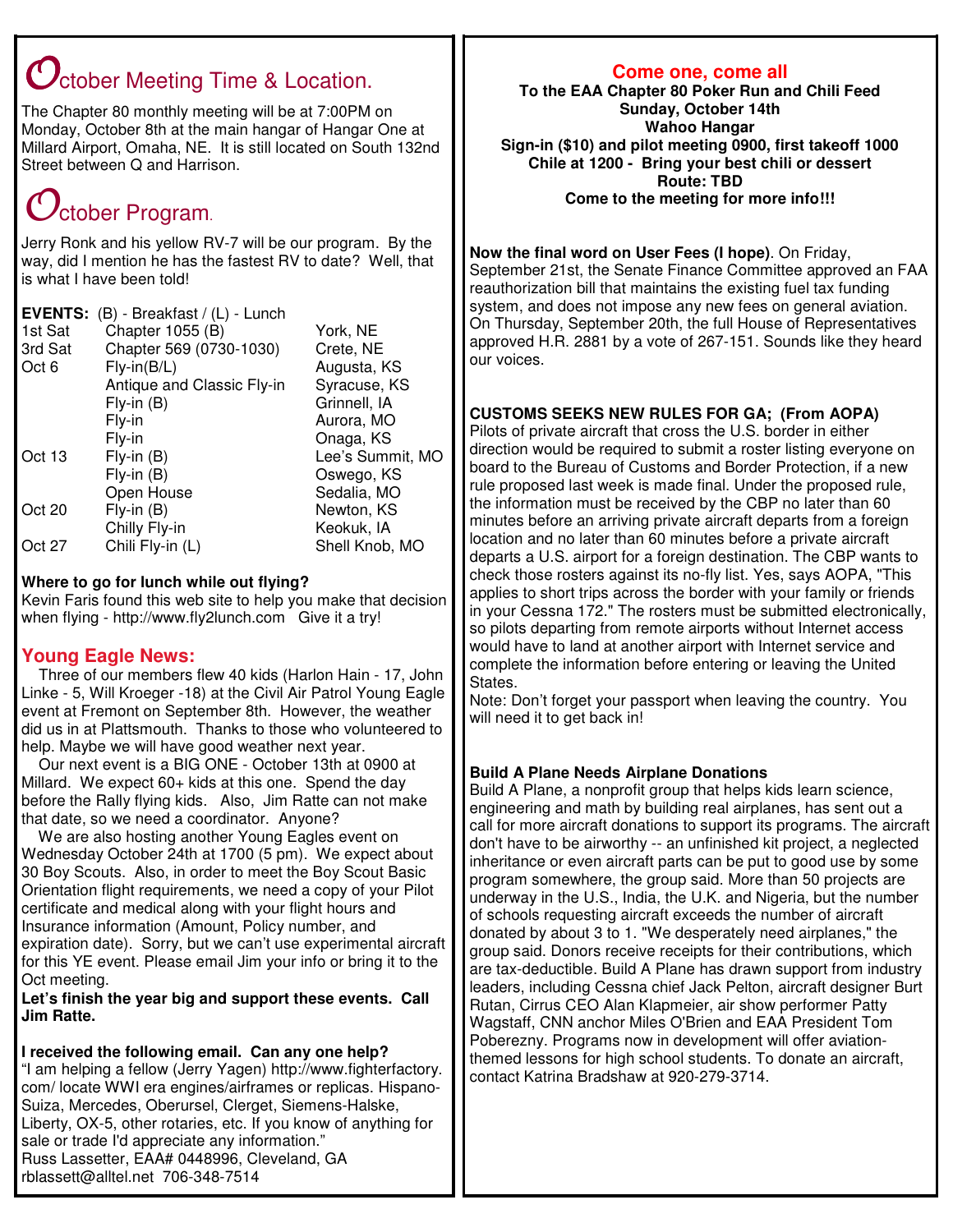# *EAA Chapter 80*

# September 10, 2007 *Official Meeting Minutes*

The meeting was called to order by President Scott Laughlin at 7:00 at Hanger One, MLE, Omaha, NE.

- Scott Laughlin, President
- · Dale McClure, Vice President
- · Don Meyer, Secretary
- Jan Daniels, Treasurer
- · A dinner was served.
- · Introduction of guest and new members

## **Treasurers Report**:

Reported expenses of \$286.68, income of \$275.00 and a balance of \$1,911.39 in the checking account. Total cash assets were reported to be \$10,964.20. A motion was made and passed to accept the treasurer's report.

## **Meeting Minutes**:

· A motion was made and passed to accept the previous month's minutes.

## **Young Eagles:**

· 200 YE rides have been given for the year. Next event at MLE on Oct. 13.

#### **Builder's Reports**:

Any one with a power rivet gun please let chapter know.

- **Tech Counselor / Flight Advisor:**
- · None
- **Fly-Out Report:**
	- · RV Fly in at Land of Enchantment Oct. 5,6,7.
	- Poker run at AHQ Oct. 14 with 9:00 am check in. \$10.00 fee per hand. Chili feed to follow.

## **Old Business:**

· TW picked members to form a committee to develop a survey letter to ask members for ideas to improve the chapter meetings and research items of interest to the chapter

## **New Business:**

· None

## **Librarian Report:**

#### · None **Web Site:**

· www.eaa80.org Bill Northwall has volunteered to prepare a write-up on his adventures in preparing to build a Viper Jet. He has sold the kit back to the factory but wanted to share his experience with the chapter and offered to provide the write-up to be posted on the website.

## **Program:**

· Dean Somke flew his RV 10 from Grand Island and shared his experience building and flying his plane.

Meeting adjourned.

Don Meyer **Secretary** 

Due to the recent passing of my father, Richard E. "Dick" Olson, **the following items are for sale:**

- cleco's (# 30 & 40), cleco gun, cleco clamps

- hose fittings (blue), pulleys, aircraft bolts / nuts, numerous diameters / lengths

- nut plates, numerous sizes / shapes, gauges / instruments (misc)

- Aluminum scrap (tubes, sheet, etc), Many, many more items

\$100.00 takes all. There's probably several hundred dollars worth of "stuff" here, but we need to get the house cleaned out now, so would like to just sell everything "lump sum" in one batch instead of little bits and pieces. Contact Dan Olson for inquiries, or to see. 816-797-7510 Note: All items are in Omaha.

**1966 Cessna 150F commuter for sale**. Total time about 6000 hours. Engine about 250 hrs (SMOH). Original paint, good interior. VAL 720 com, KT76 transponder with altitude encoder. Wheel pants and back seat (very rare option). Alternator, Autogas STC. Current annual, no problems. \$13K or so. Hangared at Blair. Contact Terry Wilwerding 342- 2795 tmjw@creighton.edu See picture on next page.

**Cessna 150 for sale**. Ron Wood is selling his Cessna 150 for \$20,500.

**1980 Beech Skipper for sale.** Ralph Anderson is selling his 1980 Beech Skipper, always hangered, located at North Omaha, 1 owner last 25 years TT 880, \$35,000, like new inside and out. Last Annual 1 Dec 2006, non damage history. See picture next page. Call 402-572-0111